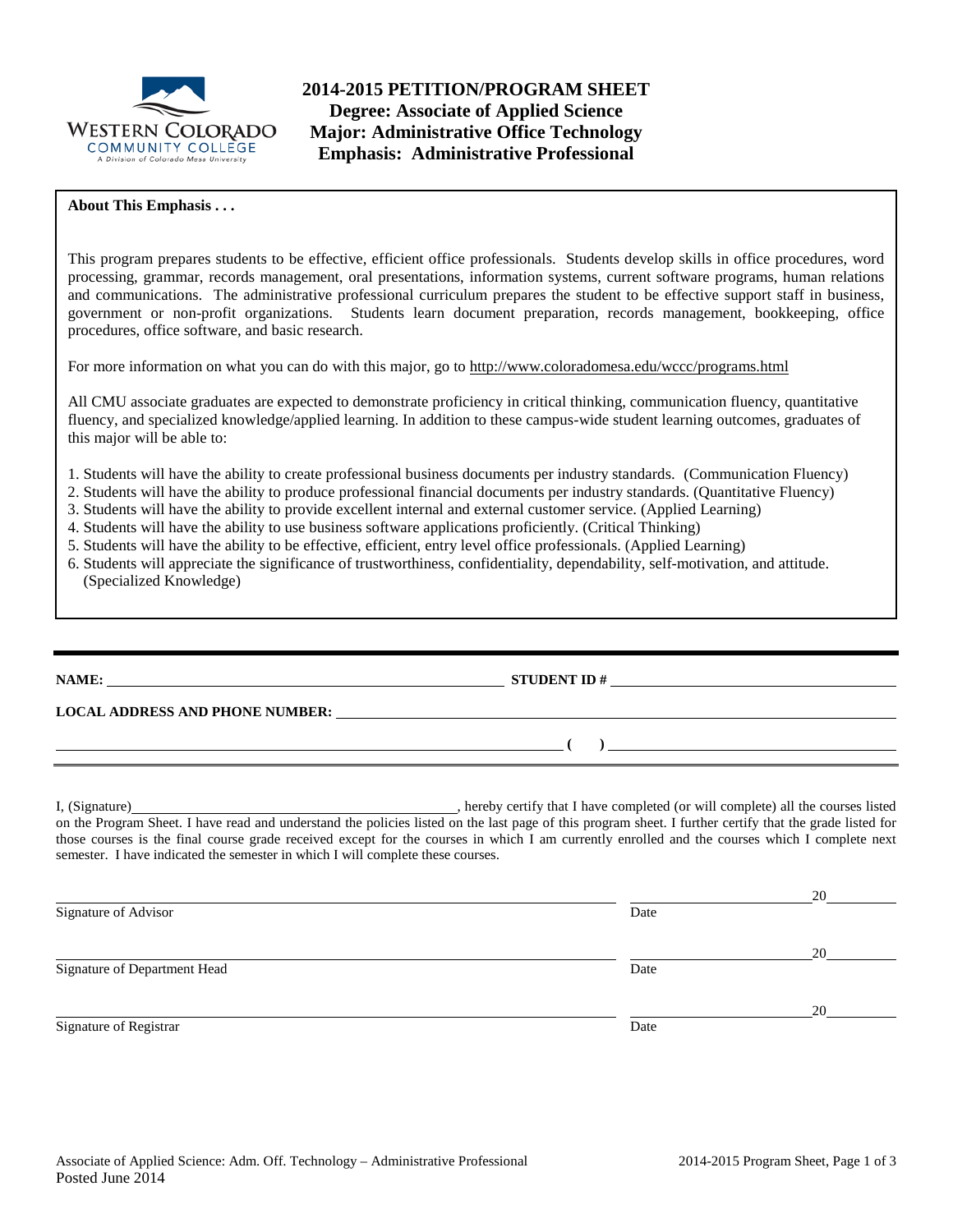### **Students should work closely with a faculty advisor when selecting and scheduling courses prior to registration.**

Degree Requirements:

- 64 semester hours total (A minimum of 16 taken at CMU in no fewer than two semesters)
- 2.00 cumulative GPA or higher in all CMU coursework and a "C" or better must be achieved in achieved in coursework toward major content area.
- Pre-collegiate courses (usually numbered below 100) cannot be used for graduation.
- A student must follow the CMU graduation requirements either from 1) the program sheet for the major in effect at the time the student officially declares a major; or 2) a program sheet for the major approved for a year subsequent to the year during which the student officially declares the major and is approved for the student by the department head. Because a program may have requirements specific to the degree, the student should check with the faculty advisor for additional criteria. It is the student's responsibility to be aware of, and follow, all requirements for the degree being pursued. Any exceptions or substitutions must be approved by the student's faculty advisor and Department Head.
- When filling out the program sheet a course can be used only once.
- See the "Undergraduate Graduation Requirements" in the catalog for additional graduation information.

**GENERAL EDUCATION REQUIREMENTS** (Minimum 15 semester hours) See the current catalog for a list of courses that fulfill the requirements below. If a course is on the general education list of options and a requirement for your major, you must use it to fulfill the major requirement and make a different selection within the general education requirement.

| Course No Title                           |  | Sem.hrs Grade Term/Trns |
|-------------------------------------------|--|-------------------------|
| <b>Communication</b> (6 semester hours)   |  |                         |
| <b>ENGL 111 English Composition</b>       |  |                         |
| <b>ENGL 112 English Composition</b>       |  |                         |
| $-OR-$                                    |  |                         |
| ENGL 111 English Composition and          |  |                         |
| SPCH 101 Interpersonal Communication or 3 |  |                         |
| SPCH 102 Speechmaking                     |  |                         |
|                                           |  |                         |
|                                           |  |                         |

**Mathematics: MATH 107 or higher** (Minimum 3 semester hours)

\_\_\_\_\_\_ \_\_\_\_ \_\_\_\_\_\_\_\_\_\_\_\_\_\_\_\_\_\_\_\_\_\_\_\_ 3 \_\_\_\_\_ \_\_\_\_\_\_

Course No Title Sem.hrs Grade Term/Trns

**Social Sciences, Natural Science, Fine Arts or Humanities or Selected Applied Studies Courses\*** (6 semester hours)

| OTHER LOWER DIVISION REQUIREMENTS |  |  |
|-----------------------------------|--|--|
|                                   |  |  |

|          | <b>Wellness</b> (2 semester hours) |  |  |
|----------|------------------------------------|--|--|
| KINE 100 | Health and Wellness                |  |  |
| KINA 1   |                                    |  |  |

#### **ASSOCIATE OF APPLIED SCIENCE: ADMINISTRATIVE OFFICE TECHNOLOGY – ADMINISTRATIVE PROFESSIONAL COURSE REQUIREMENTS** (47semester hours)

### **Core Classes**

| <b>Business Communications</b> | 3 |                                                                   |  |
|--------------------------------|---|-------------------------------------------------------------------|--|
| Voice Recognition and          |   |                                                                   |  |
| <b>Business Editing</b>        | 3 |                                                                   |  |
| Office Bookkeeping             | 3 |                                                                   |  |
| Ten Key                        | 2 |                                                                   |  |
| <b>Word Processing</b>         | 3 |                                                                   |  |
| Computerized Bookkeeping       | 3 |                                                                   |  |
| Complete PC Database           | 3 |                                                                   |  |
| <b>Office Procedures</b>       | 3 |                                                                   |  |
| Records Management             | 3 |                                                                   |  |
| Multimedia and WebEditing      | 3 |                                                                   |  |
| Service Learning               | 3 |                                                                   |  |
| Spreadsheets                   | 3 |                                                                   |  |
| Presentation, Publishing &     |   |                                                                   |  |
|                                |   |                                                                   |  |
|                                |   |                                                                   |  |
|                                |   |                                                                   |  |
| Adobe Photoshop I              | 3 |                                                                   |  |
| Adobe Illustrator I            | 3 |                                                                   |  |
|                                |   | Desktop Management Software 3<br>Internet and Social Networking 3 |  |

\*Please see your advisor for requirements specific to this program.